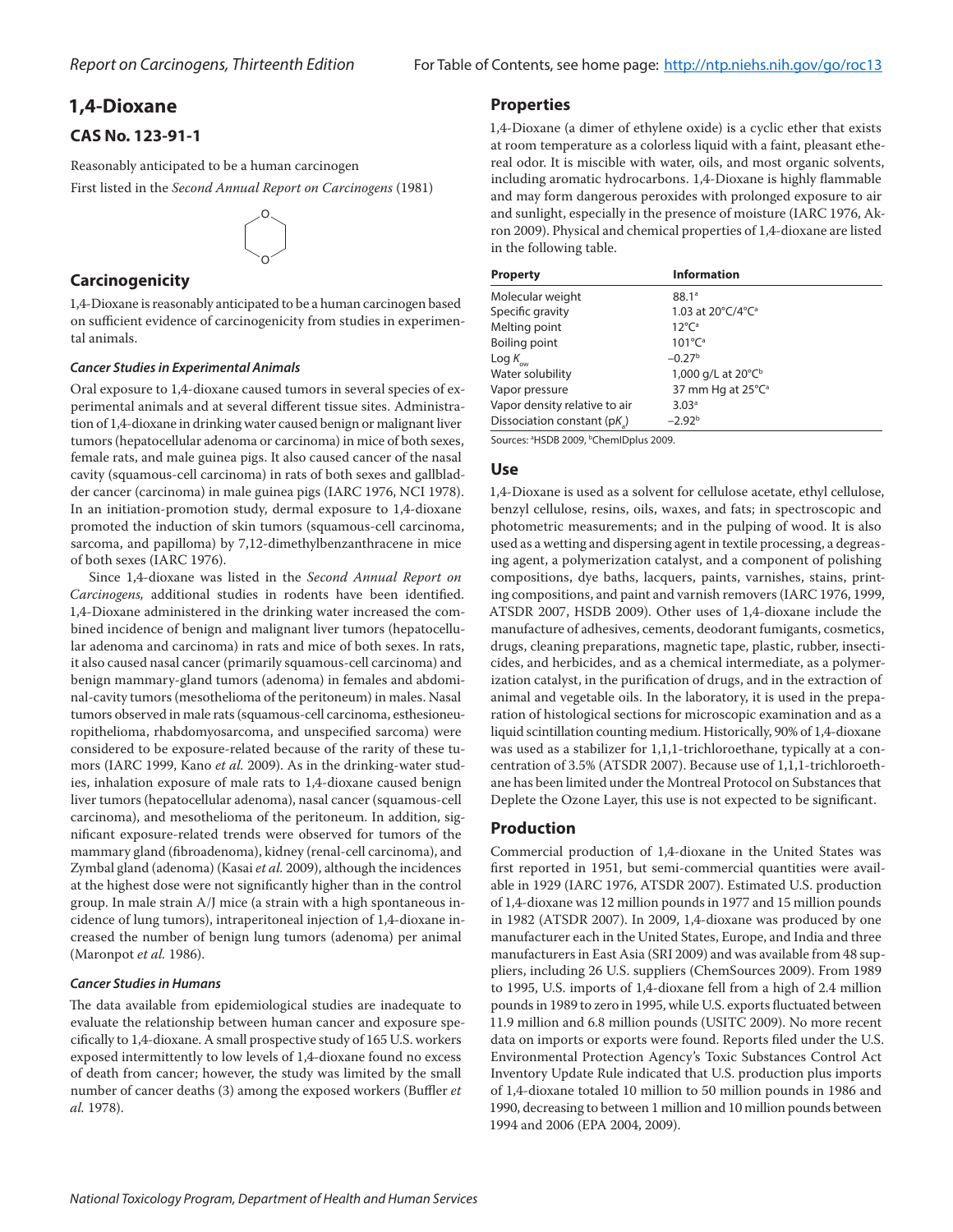1,4-Dioxane may also be formed as a by-product during the manufacture of certain cosmetic ingredients, although it is not used as a cosmetic ingredient (FDA 2007).

### **Exposure**

The routes of potential human exposure to 1,4-dioxane are inhalation, ingestion, and dermal contact. 1,4-Dioxane may be formed as a byproduct of reactions based on condensing ethylene oxide or ethylene glycol during manufacture of detergents, shampoos, surfactants, some food additives (polysorbate 60 and polysorbate 80), and certain pharmaceuticals. The general population could be exposed to 1,4-dioxane through contact with residues contained in these products. Based on an analysis of the ingredients in 15,000 cosmetic and other personal-care products, 22% of all such products potentially contain 1,4-dioxane (EWG 2007). 1,4-Dioxane has also been reported to be present in other consumer products, such as adhesives and antifreeze products. Small amounts may be present in foods (such as meats and tomato juice), which may indicate that it is a natural constitutent of some foods. It is also present in tap water, which means that exposure through the ingestion of drinking water, bathing, showering, and other household water uses are possible (ATSDR 2007).

Total environmental releases of 1,4-dioxane reported by EPA's Toxics Release Inventory from 1988 to 2009 ranged from 0.3 million to 1.3 million pounds (in 1993). In 2003, 53 facilities released 309,000 lb of 1,4-dioxane, of which 46% was released to air, 27% to surface water, and most of the remainder (26%) to off-site underground injection wells (TRI 2009). In air, 1,4-dioxane is expected to be subject to photooxidation, with a half-life of 1 to 3 days. It is expected to volatilize from water and soil. It adsorbs weakly to soil and sediment and will leach readily to groundwater. Because it does not undergo biodegradation, it will move rapidly through the subsurface with no significant change in concentration over time (Lesage *et al.* 1990). In groundwater, 1,4-dioxane forms the leading edge of a contaminant plume and travels much faster, farther, and more widely than other volatile organic compounds. However, it has a low potential for bioaccumulation. In 1984, the concentration of 1,4-dioxane in ambient air in the United States ranged from 0.1 to 0.4 μg/m<sup>3</sup>, and the mean concentration in indoor air was 3.7 μg/m3 . In a 1990 study in California, the average indoor concentration of 1,4-dioxane was below the limit of quantitation (0.11 μg/m3 ). In the United States, 1,4-dioxane was found in groundwater at concentrations ranging from less than 1 μg/L to 109 μg/L and in surface water at 1 μg/L (ATSDR 2005).

Occupational exposure to 1,4-dioxane could occur during its production or its use as a solvent (IARC 1999). The National Occupational Exposure Survey (conducted from 1981 to 1983) estimated that 430,000 workers, including 149,697 women, potentially were exposed to 1,4-dioxane (NIOSH 1990). In 1968, the air concentration of 1,4-dioxane in the vicinity of storage tanks at three U.S. manufacturing facilities was as high as 800 ppm (2,883 mg/m3 ). When these facilities were monitored in the mid 1970s, the concentrations of 1,4-dioxane measured in workplace air ranged from 0.2 to 22 ppm (0.7 to 79.3 mg/m3 ). The maximum time-weighted-average occupational exposure concentrations were  $16$  ppm  $(57.6 \text{ mg/m}^3)$ in production areas, 22 ppm (79.3 mg/m3 ) in loading areas, 11 ppm  $(39.6 \text{ mg/m}^3)$  around storage tanks, and 108.9 ppm  $(392.4 \text{ mg/m}^3)$ for point-source emissions. Maximum personal monitoring samples ranged from 32 ppm (115.3 mg/m3 ) for loading and control operators to 16.8 ppm (60.5 mg/m<sup>3</sup>) for tank-car unloaders. Maximum concentrations in grab samples at measurement stations in the work area under normal operations ranged from 0.64 ppm (2.3 mg/m3 ) to 1.5 ppm  $(5.4 \,\mathrm{mg/m^3})$ ; in one drum-filling and production area, the maximum concentration was 51 ppm  $(183.8 \text{ mg/m}^3)$ , and in another produc-

tion area the maximum concentration was 36.7 ppm (132.2 mg/m3 ) (NIOSH 1977, Santodonato 1985). Through 2005, five requests had been made to the National Institute for Occupational Safety and Health for health hazard evaluations of workplaces for exposure to 1,4-dioxane (Lewis 1979, Belanger 1980, Salisbury and Arnold 1984, Daniels 1987, Krake and Herrera-Moreno 1995). Two of these evaluations indicated excessive levels of 1,4-dioxane that contributed to adverse health effects in the workers, and changes in the work environment were recommended.

### **Regulations**

*Coast Guard, Department of Homeland Security*

Minimum requirements have been established for safe transport of 1,4-dioxane on ships and barges. *Department of Transportation (DOT)*

1,4-Dioxane is considered a hazardous material, and special requirements have been set for marking, labeling, and transporting this material.

#### *Environmental Protection Agency (EPA)*

*Clean Air Act*

*National Emission Standards for Hazardous Air Pollutants:* Listed as a hazardous air pollutant. *New Source Performance Standards:* Manufacture or use is subject to certain provisions for the control of volatile organic compound emissions.

*Comprehensive Environmental Response, Compensation, and Liability Act* Reportable quantity ( $RQ$ ) = 100 lb.

*Emergency Planning and Community Right-To-Know Act*

*Toxics Release Inventory:* Listed substance subject to reporting requirements.

*Resource Conservation and Recovery Act*

*Listed Hazardous Waste:* Waste code for which the listing is based wholly or partly on the presence of 1,4-dioxane  $=$  U108

Listed as a hazardous constituent of waste.

#### *Food and Drug Administration (FDA)*

1,4-Dioxane levels shall not exceed 10 mg/kg in glycerides and polyglycides of hydrogenated vegetable oils when used as a food additive.

#### *Occupational Safety and Health Administration (OSHA)*

While this section accurately identifies OSHA's legally enforceable PELs for this substance in 2010, specific PELs may not reflect the more current studies and may not adequately protect workers. Permissible exposure limit (PEL) = 100 ppm (360 mg/m<sup>3</sup>).

Potential for dermal absorption.

#### **Guidelines**

*American Conference of Governmental Industrial Hygienists (ACGIH)*

Threshold limit value – time-weighted average (TLV-TWA) = 20 ppm. Potential for dermal absorption.

#### *National Institute for Occupational Safety and Health (NIOSH)*

Ceiling recommended exposure limit = 1 ppm  $(3.6 \text{ mg/m}^3)$  (30-min exposure). Immediately dangerous to life and health (IDLH) limit = 500 ppm. Listed as a potential occupational carcinogen.

#### **References**

Akron. 2009. *The Chemical Database.* The Department of Chemistry at the University of Akron. http://ull. chemistry.uakron.edu/erd and search on CAS number. Last accessed: 3/23/09.

ATSDR. 2005. *Health Consultation.1,4-Dioxane in Private Drinking Water Near Naval Air Station Whidbey Island, Ault Field*. Agency for Toxic Substances and Disease Registry. http://www.docstoc.com/ docs/27599091/Health-Consultation.

ATSDR. 2007. *Draft Toxicological Profile for 1,4-Dioxane*. Agency for Toxic Substances and Disease Registry. http://www.atsdr.cdc.gov/toxprofiles/tp187.pdf.

Belanger PL. 1980. *HHE Determination, Report No. HHE-80-21-721, Colgate-Palmolive Co., Berkeley, California.* Health Hazard Evaluation Report [Abstract]. National Institute for Occupational Safety and Health. http://www.cdc.gov/niosh/hhe/reports/pdfs/1984-0108-1821.pdf.

Buffler PA, Wood SM, Suarez L, Kilian DJ. 1978. Mortality follow-up of workers exposed to 1,4-dioxane. *J Occup Med* 20(4): 255-259.

ChemIDplus. 2009. *ChemIDplus Advanced*. National Library of Medicine. http://chem.sis.nlm.nih.gov/ chemidplus/chemidheavy.jsp and select Registry Number and search on CAS number. Last accessed: 3/23/09.

ChemSources. 2009. *Chem Sources - Chemical Search.* Chemical Sources International. http://www. chemsources.com/chemonline.html and search on dioxane. Last accessed: 3/23/09.